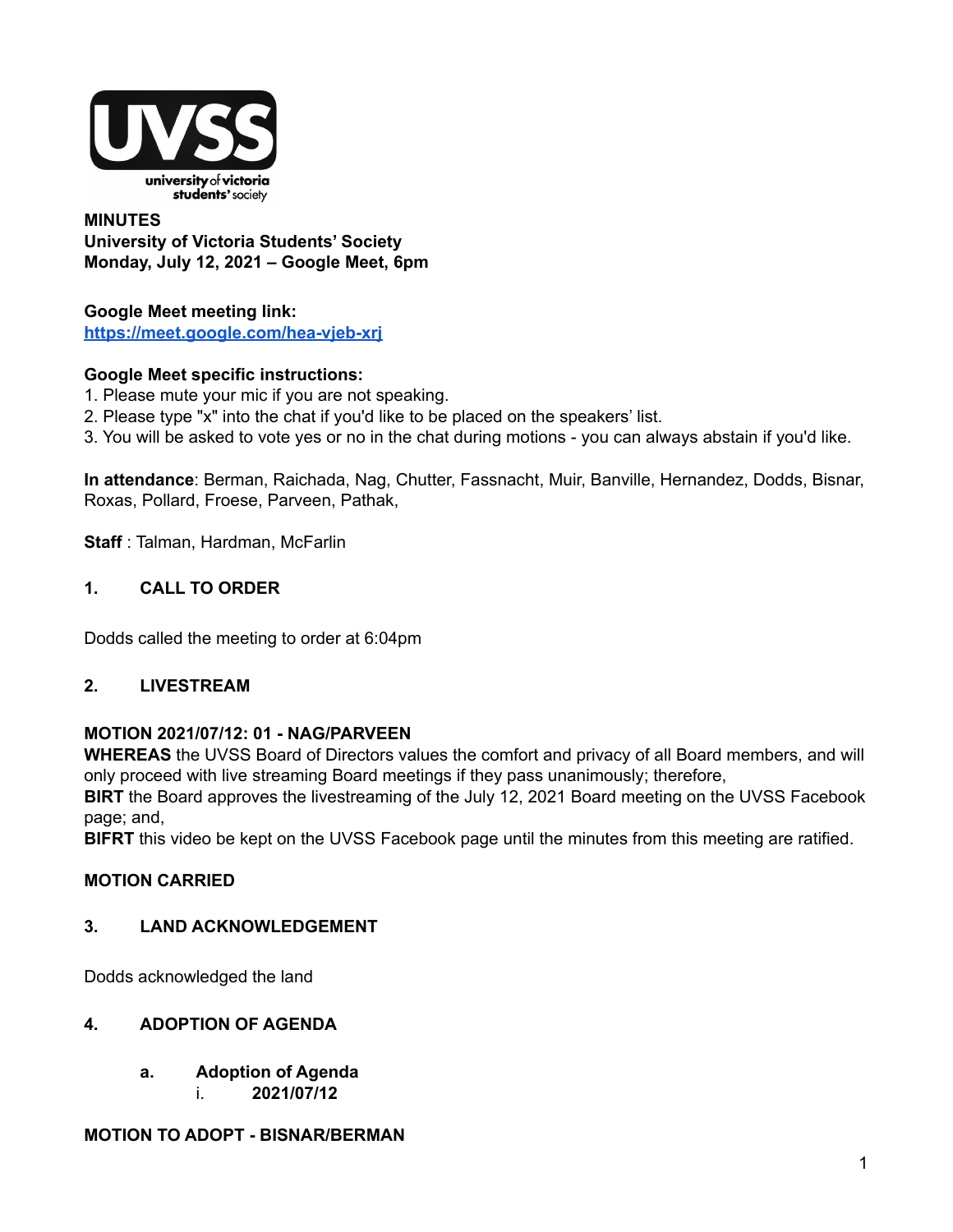### **MOTION TO AMEND - NAG/POLLARD**

To add Mariel, Delicia's board report

### **MOTION CARRIED**

### **MOTION TO AMEND - HERNANDEZ/PARVEEN**

To add MOTION 2021/07/12: 00 - HERNANDEZ/ BIRT the following list of clubs are ratified without funding: • UVIC IEEE Student Branch

- MEDLIFE UVIC
- UVic Crypto Club

### **MOTION CARRIED**

### **MOTION CARRIED**

- **b. Adoption of Minutes**
	- i. **2021/06/14**

**MOTION TO ADOPT - FROESE/BISNAR MOTION CARRIED**

### **5. PRESENTATIONS & ANNOUNCEMENTS**

- **a. PRESENTATIONS**
- **b. ANNOUNCEMENTS**
- **6. REPORTS**
- **a. EXCLUDED MANAGERS**

### **b. PORTFOLIOS**

- 1. Campaigns and Community Relations
- 2. Finance and Operations
- 3. Outreach and University Relations
- 4. Student Affairs
- 5. Events
- 6. International Student Relations

### **COMMITTEES AND COUNCILS**

- 1. Electoral
- 2. Executive Committee
- 3. Food Bank & Free Store
- 4. Peer Support Centre

### **CONSTITUENCY ORGANIZATIONS & NSU**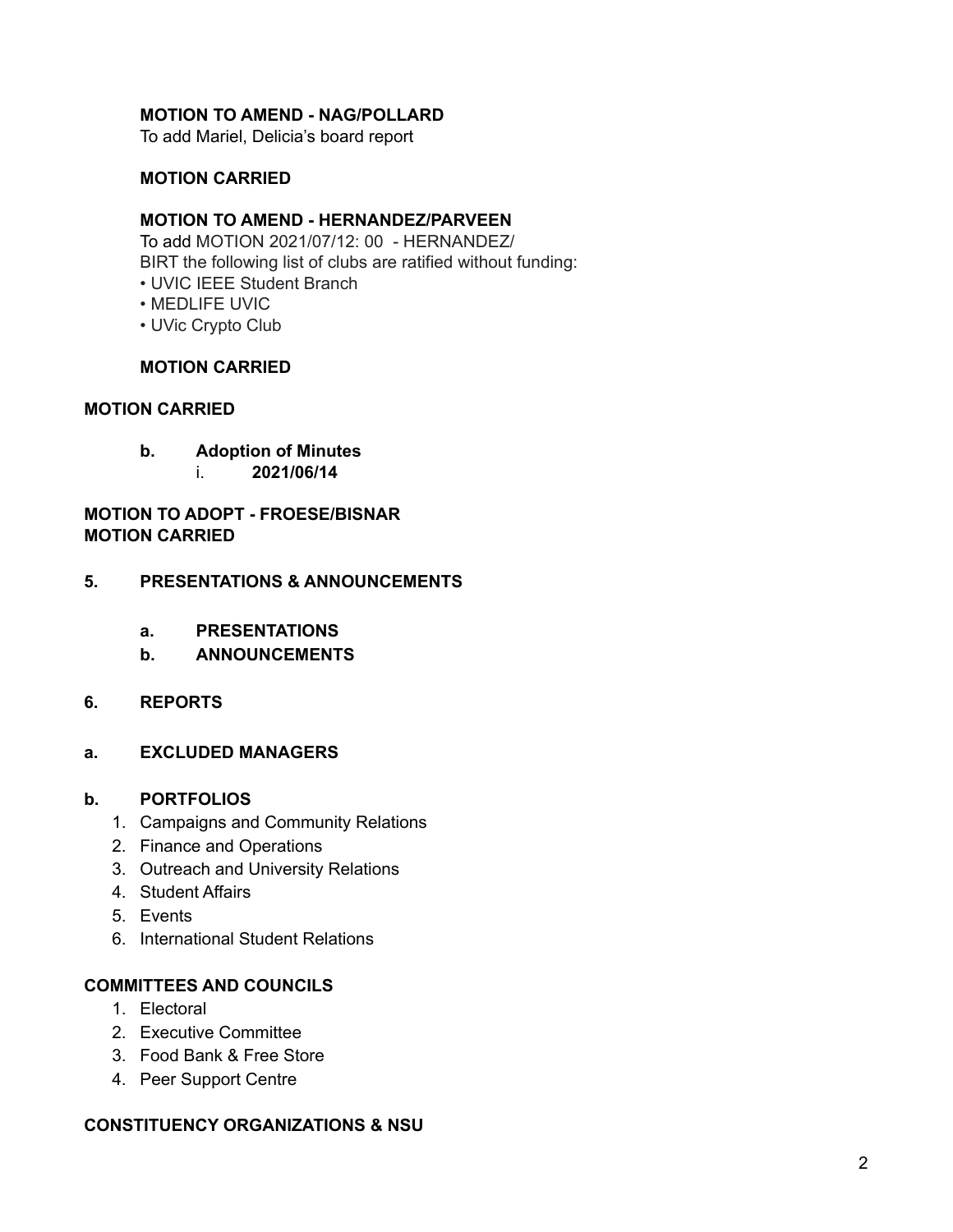- 1. GEM
- 2. NSU
- 3. Pride
- 4. SOCC
- 5. SSD

# **7. QUESTION PERIOD (15 mins)**

# **8. EMAIL MOTIONS**

# **MOTION 2021/06/28 - POLLARD/NAG**

**WHEREAS** the Director of Campaigns and Community Relations is responsible for the "Make Transit Work" campaign, which focuses on improving the safety and effectiveness of transit for all students; and,

**WHEREAS** in February 2021 the Director of Campaigns released a survey regarding Transit in which COVID safety concerns on busses were addressed; and,

**WHEREAS** phase 3 of the provincial COVID recovery plan will no longer require mask usage in indoor spaces, including on buses; and,

**WHEREAS** students will have differing comfort zones and accessibility needs as we return to campus regarding safety and mask use; and,

**WHEREAS** masks are used not only to protect ourselves but to protect others around us; and, **WHEREAS** busses are unique from many other public spaces because it is extremely challenging to

maintain physical distance; therefore,

**BIRT** the Board approves the Director of Campaigns and Community Relations write a letter in collaboration with the Transit Coalition to the VRTC board and/or BC Transit requesting that masks remain mandatory on busses until there is no longer any risk of further outbreaks of Covid-19.

# **MOTION CARRIED**

## **MOTION 2021/06/29 - NAG/POLLARD**

**WHEREAS** Bean There has had increasing requests for cold beverages and could expand what it offers customers year round if ice was available to them within the operation instead of having to run to the back of the kitchen; therefore,

**BIRT** the Board of Directors approve spending up to \$4,300 from the Major Capital Fund for the purchase of an ice maker for Bean There.

## **MOTION CARRIED**

## **9. MAIN MOTIONS**

## **a. PRIORITY BUSINESS**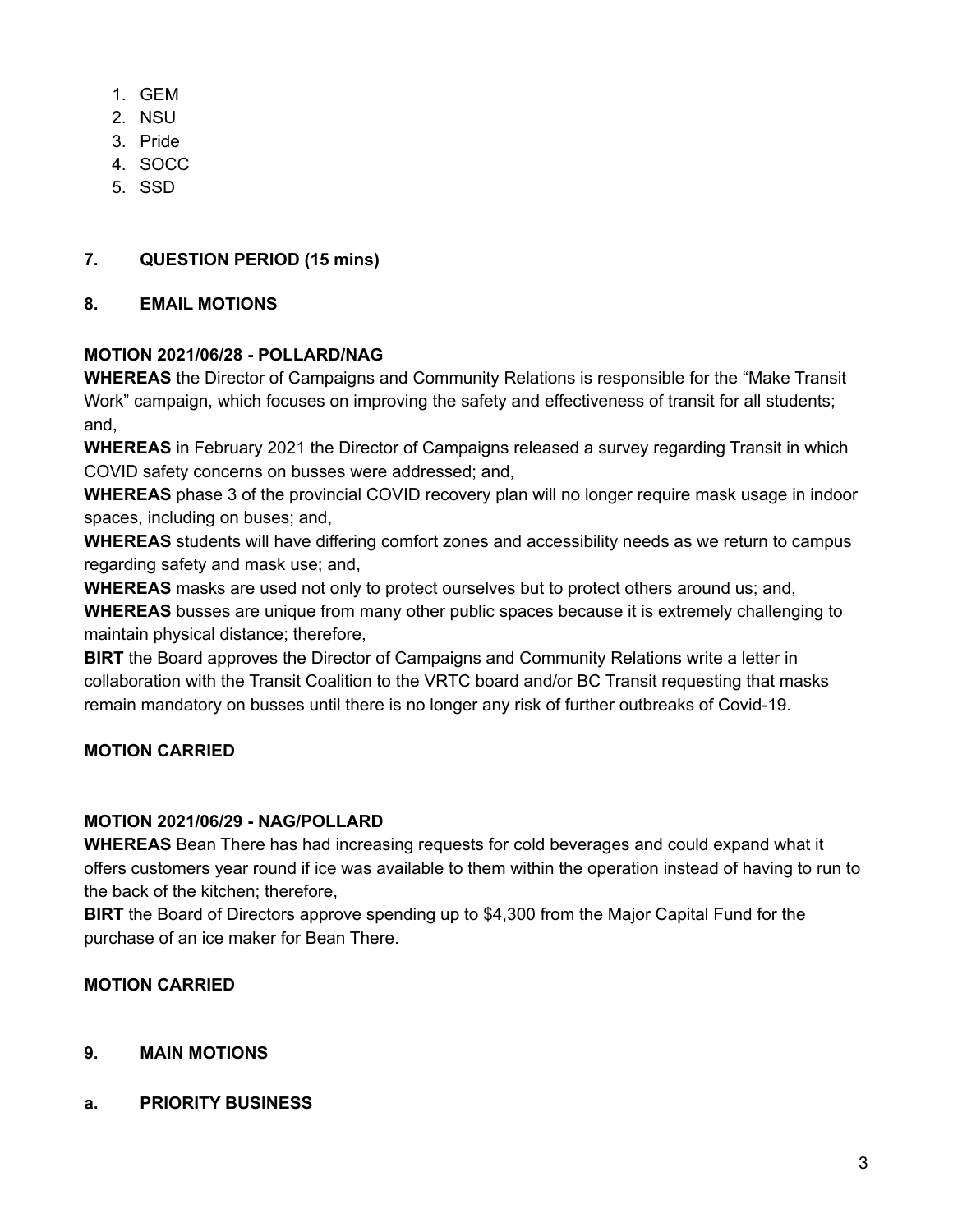# **RECOMMENDED BY POLICY DEVELOPMENT COMMITTEE MOTION 2021/07/12: 02 - HERNANDEZ/PARVEEN**

**BIRT** the following section is added to Clubs and Course Union Policies in a new section titled "Clubs' and Course Unions' Insurance," with "clubs" replaced by "course unions" for the latter's policy.

# **Clubs' and Course Unions' Insurance**

Clubs and Course Unions are considered UVSS entities and thus are covered under our existing insurance. However, any special events require additional insurance certificates, purchased through the UVSS, at the club's expense. This is usually free.

Examples of special events requiring separate insurance: camping trips, holiday parties, curling tournaments, business conferences, performance nights, and others.

In addition, any events where liquor will be served require a separate liquor insurance application form and liquor license (procured by the club separately). Separate liquor coverage usually costs around \$150.

The UVSS does not provide special event insurance for pub crawls.

If you are not covered by UVSS insurance, the event cannot be associated with the UVSS in any way, and the individual student or group assumes all liability.

The process:

- a. Clubs must email the UVSS Executive Director (ED) at execdir@uvss.ca to request up-to-date insurance forms. If a club will be serving liquor at an event, they must start the application for a liquor license, as the UVSS will not handle this.
- b. Clubs must send completed liquor license forms back to the ED.
- c. The ED will forward the completed forms to our insurance broker, who will contact the underwriter for a quote, and determine approval for the event.
- d. If the application is successful, the insurance broker will provide an insurance certificate and invoice, to be paid by the club.
- e. That's it! If you have any questions about how to fill out the form or the general process, contact the ED.

## **MOTION CARRIED**

## **RECOMMENDED BY THE OMBUDSPERSON COMMITTEE MOTION 2021/07/12: 03 - ROXAS/SCHOLZ**

**BIRT** Board of Directors policy section 4, part 4, "Ombudsperson Committee" is amended as follows:

- **1. Type**
	- a. Joint committee combined of: the University of Victoria Students Society (UVSS) and the University of Victoria Graduate Students Society Executive (GSS), and the University of Victoria (UVIC) faculty and staff representatives with closed membership.
	- b. Not open to members to attend.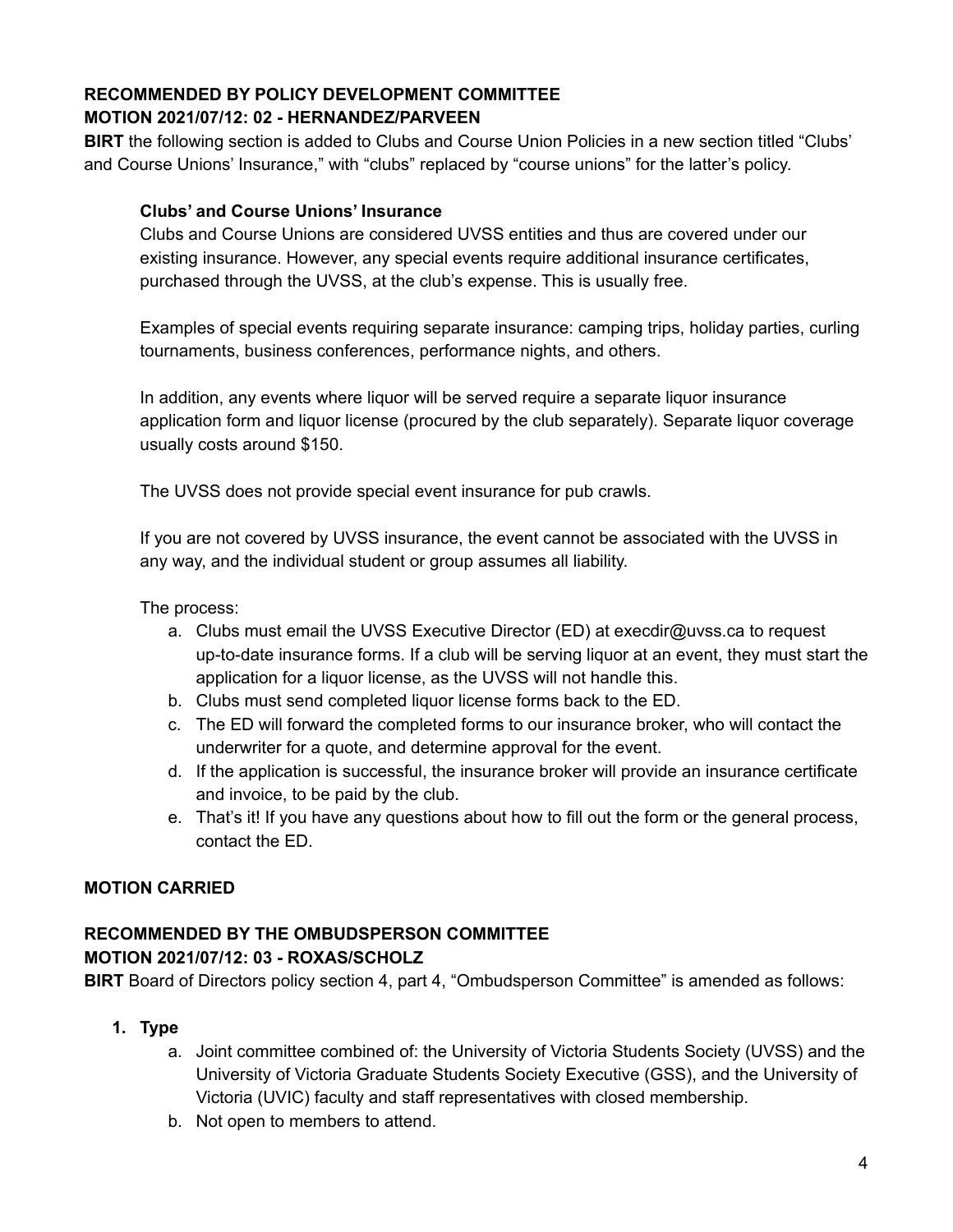- **2. Purpose**
	- a. Administer the office of the Ombudsperson and ensure the impartial and independent operation of the office.
	- b. **To advise and guide the Ombudsperson to ensure the impartial and independent operation of the Office of the Ombudsperson (the "Office").**

# **3. Duties**

- a. Establish guidelines, policy and procedures for the operation of the Office of the Ombudsperson.
- b. Establish an annual operating budget for the office of the Ombudsperson, which will contain, but will not be limited to provisions for salary, office expenses and professional development.
- c. Select, evaluate and dismiss the Ombudsperson according to the procedures in the Office of the Ombudsperson's Terms of Reference.
- d. Solicit operating grants form the university community including, but not limited to the University of Victoria (UVic), the UVSS and the GSS.
- e. Receive and review reports from the Ombudsperson on the operation of the office including the written Annual Report, and report its findings to the UVSS BoD and the GSS Executive.
	- **i. In particular, Ombudsperson shall report on office operations at the end of the following periods: January 1 to June 30; July 1 to December 31; and shall file with the (OAC) statistical reports to cover those terms. Subsequent to the Committee's review, annual reports shall be presented to Senate and distributed widely to the University Community.**
- f. At the first meeting of each semester **fall term**, familiarize committee members with all policy relevant to the committee, including its terms of reference, and conduct a review of policy for the purpose of providing recommendations to Policy Development Committee.
- **g. To advise and make recommendations to the Ombudsperson regarding their annual operating budget and annual operational plan for the office of the Ombudsperson, including but not limited to provisions for salary, office expenses and professional development.**
- **h. Evaluate confidentially, as individual members, the performance of service provided by the Ombudsperson according to Ombudsperson's Office Terms of Reference and job description. A written review is to be done annually and provided to the Ombudsperson, ideally during the regular academic year that begins in May and ends at the end of April the following year.**
- **i. Review and recommend changes to the OAC's Terms of Reference as well as review the Terms of Reference for the Office on an as-needed basis. Any changes to the TOR for the operation of the committee or the Office of the Ombudsperson will require notice:**
	- **i. Notice of recommended changes will be provided at least two weeks in advance of a special meeting called for the purpose of reviewing the terms of reference. Two-thirds (2/3) of the majority of the sitting members of the committee, e.g., six, as there are nine members of the committee, must be in favour in order for changes to be made to the TOR.**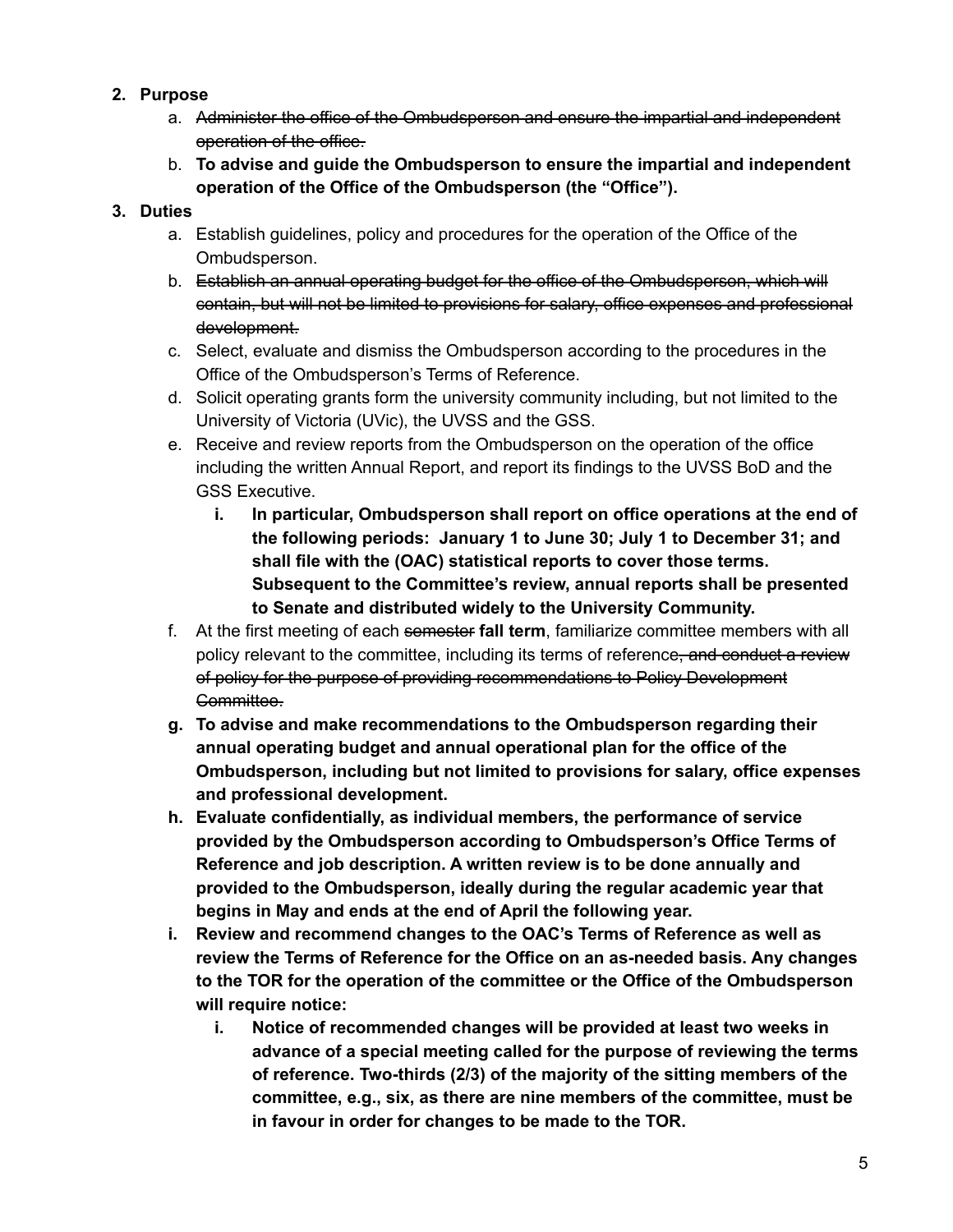- **j. To respond to any alleged violation of the Office of the Ombudsperson's Terms of reference.**
	- **i. If a member of the university community believes that the Ombudsperson has violated the Office of the Ombudsperson's Terms of Reference with respect to any matter to which the member has been a party, a written complaint detailing the alleged violation can be submitted to the Chair of the Ombudsperson Advisory Committee. The Chair will convene the Committee to review the concern according to the procedure found in the Office of the Ombudsperson Complaint Resolution Form.**
- **k. To respect the confidentiality of the Ombudsperson's casework. The Committee shall not have access to any confidential information from Office records that identifies individuals or groups of individuals.**

# **4. Membership**

# **Voting Members**

- a. Director of Outreach & University Relations ex officio and chair of the committee
- b. One [1] director elected by the BoD
- c. One [1] GSS member elected by the GSS
- d. One [1] student senator elected by the BoD
- e. One [1] member at large elected by the BoD
- f. One [1] member of the UVic Faculty elected by the Faculty Association
- g. Two [2] members of the UVic Administration: one selected by the Vice-President, Academic & Provost; one selected by the Vice-President, Finance & Operations h. One [1] member of the UVic Professional Employees Association (PEA) elected by
- the PEA

# **Non-voting Members**

i. Administration and Services Manager – ex officio, **Secretary of the Committee** j. Ombudsperson - ex officio

## **5. Voting**

a. Shall be assigned to the voting members included in section 4.

# **6. Quorum**

a. Shall be the chair and at least three [3] other voting members of the committee.

# **7. Meetings**

a. Shall meet at least three [3] times over the term of office at a date set by the chair of the committee, or upon the request of the Ombudsperson, or upon the call of the BoD.

## **b. Frequency of Meetings**

**i. The Committee shall meet at least three times over the academic year, or at the request of the Chair or Ombudsperson. Meetings will be scheduled with a minimum of two (2) weeks advance notice before the meeting dates**

# **c. Documentation**

- **i. The meeting agenda will be prepared by the Committee Chair and the Ombudsperson.**
- **ii. Agenda items can include the following items but is not an exclusive list**
	- **1. Review of the previous meeting's minutes**
	- **2. Review the activities and operations of the Ombudsperson to the OAC**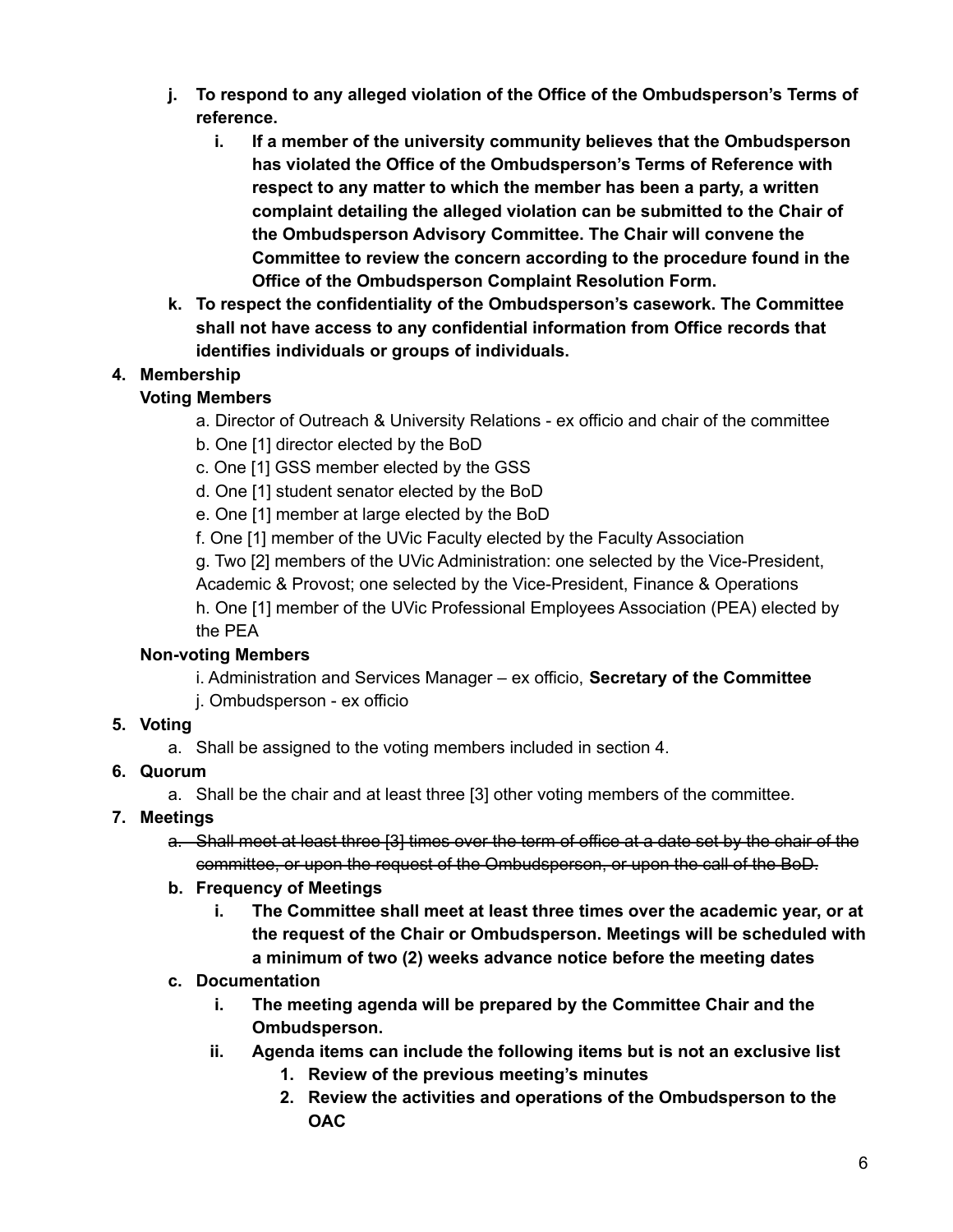- **3. Committee members' questions and feedback related to the activities and operations of the Office of the Ombudsperson.**
- **4. Approval of the annual budget**
- **5. Adoption of the meeting minutes**
- **iii. Meeting agendas, minutes and supporting materials will be produced, distributed to all Committee members at least one (1) week before a scheduled meeting, and maintained for all committee meetings. The office of record will be the Secretary of the Committee**
- **8. Term of Office**
	- a. Shall be one year from the date of appointment, subject to the Terms of Reference under "Membership".
	- **b. Members of the UVSS and GSS term of office shall be one year from date of appointment as per section 4.**
- **9. Funding**
	- **a. The composition of the Committee as noted above is predicated upon ongoing financial contributions to the operation of the Office of the Ombudsperson by the UVSS, GSS, and UVic itself.**

## **MOTION CARRIED**

### **MOTION 2021/07/12: 04 - ROXAS/BISNAR**

**WHEREAS** various UVic Senate committees are seeking undergraduate student representatives; and **WHEREAS** for the Senate Committee on Learning and Teaching received three nominations for two positions; and,

**WHEREAS** voting was conducted through a secret ballot webvote, and reached quorum and decisive results; therefore,

**BIRT** that the successful candidates, Dipayan Nag and Gina Tran, are ratified as the undergraduate representative on the Senate Committee on Learning and Teaching.

## **MOTION CARRIED**

## **MOTION 2021/07/12: 05 - POLLARD/RAICHADA**

**BIRT** the Board open and approve nominations for UVSS Director vacancies on UVSS Committees:

- Campaigns Committee **One (1) Director vacancy** 
	- Nominee: Kathleen Banville
- Member Outreach Committee One (1) Director vacancy
- Policy Development Committee Three (3) Director vacancies

## **MOTION CARRIED**

## **MOTION 2021/07/12: 06 - HERNANDEZ/SCHOLZ**

**WHEREAS** various UVic Senate committees are seeking undergraduate student representatives, which the UVSS promoted to our membership with a deadline of June 14, 2021;

**WHEREAS** there remain vacancies on three of these Senate committees;

**BIRT** the Board opens nominations from the floor for representatives on the following Senate Committees: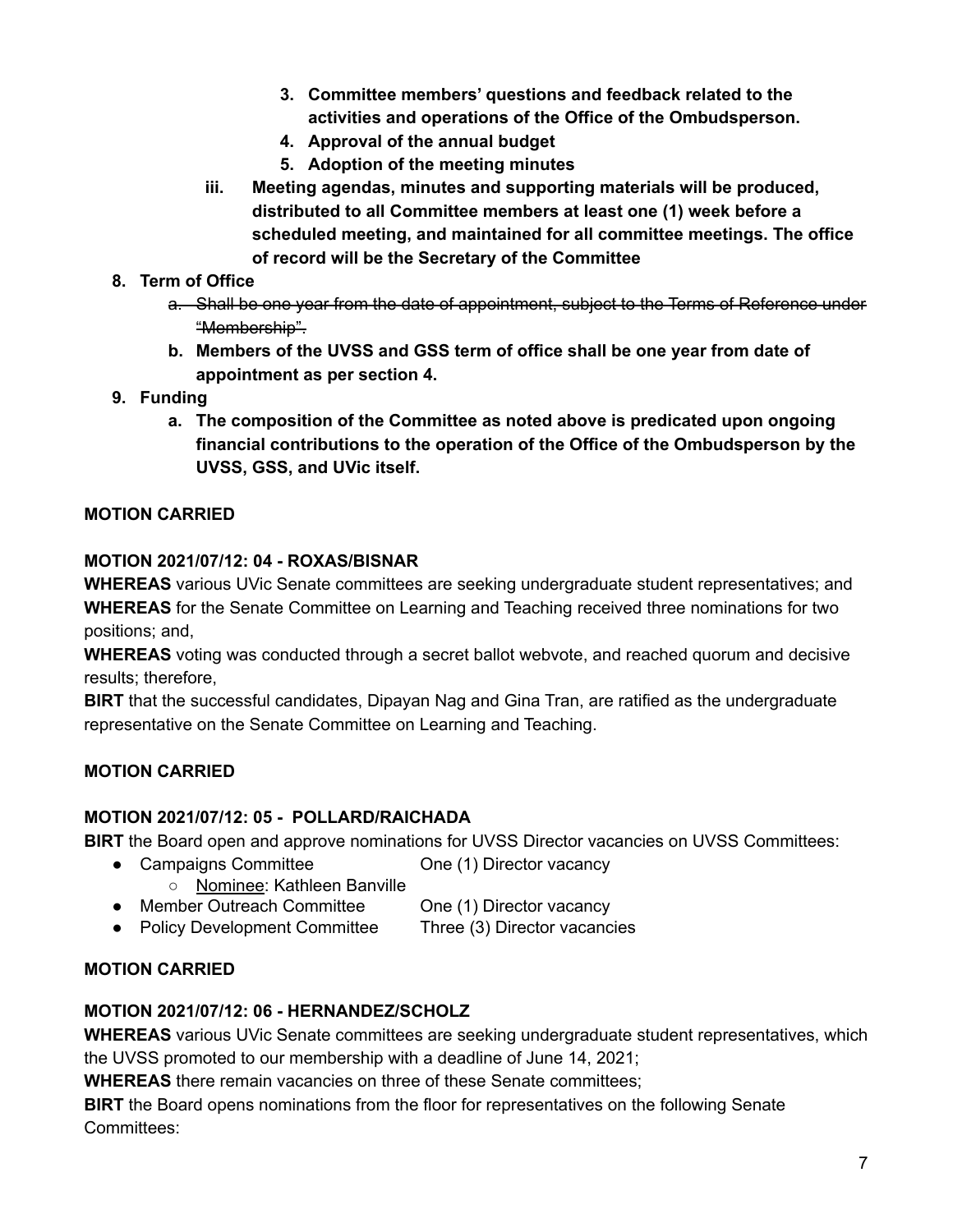- Senate Committee on Academic Standards
- Senate Committee on Continuing Studies
- Senate Committee on Planning

No nominations received

### **MOTION CARRIED**

## **RECOMMENDED BY FINANCE & OPERATIONS COMMITTEE MOTION 2021/07/12: 07 - NAG/BISNAR**

**BIRT** up to \$68,000 be transferred from the Food Bank Trust to Food Bank Program Operating Budget to cover the costs directly relating to the operation of the Food Bank in the 2020-2021 Board Term.

# **RECOMMENDED BY FINANCE & OPERATIONS COMMITTEE**

# **MOTION 2021/07/12: 08 - NAG/**

**BIRT** up to \$8,000 be transferred from the Peer Support Trust to Peer Support Operating Budget to cover the costs directly relating to the operation of the Peer Support Centre in the 2020-2021 Board Term.

### **RECOMMENDED BY FINANCE & OPERATIONS COMMITTEE**

### **MOTION 2021/07/12: 09 - NAG/**

**BIRT** up to \$29,000 from the Government Relations and Outreach Fund be transferred into the Campaigns Operating Fund to cover the costs directly relating to the operation of the Government Relations and Outreach in the 2020-2021 Board Term.

# **RECOMMENDED BY FINANCE & OPERATIONS COMMITTEE MOTION 2021/07/12: 10 - NAG/**

**BIRT** up to \$10,000 from the Election Fund be transferred into the Elections Operating Fund to cover costs relating to elections made in the 2020-2021 Board Term.

### **RECOMMENDED BY FINANCE & OPERATIONS COMMITTEE**

### **MOTION 2021/07/12: 11 - NAG/**

**BIRT** up to \$17,000 from the Special Events Trust be transferred into the Special Events Operating Budget to cover costs relating to special events made in the 2020-2021 Board Term.

## **RECOMMENDED BY FINANCE & OPERATIONS COMMITTEE**

### **MOTION 2021/07/12: 12 - NAG/**

**BIRT** up to \$500,000 from the Operating Fund be transferred into the Operating Reserve to cover costs relating to operations in future years.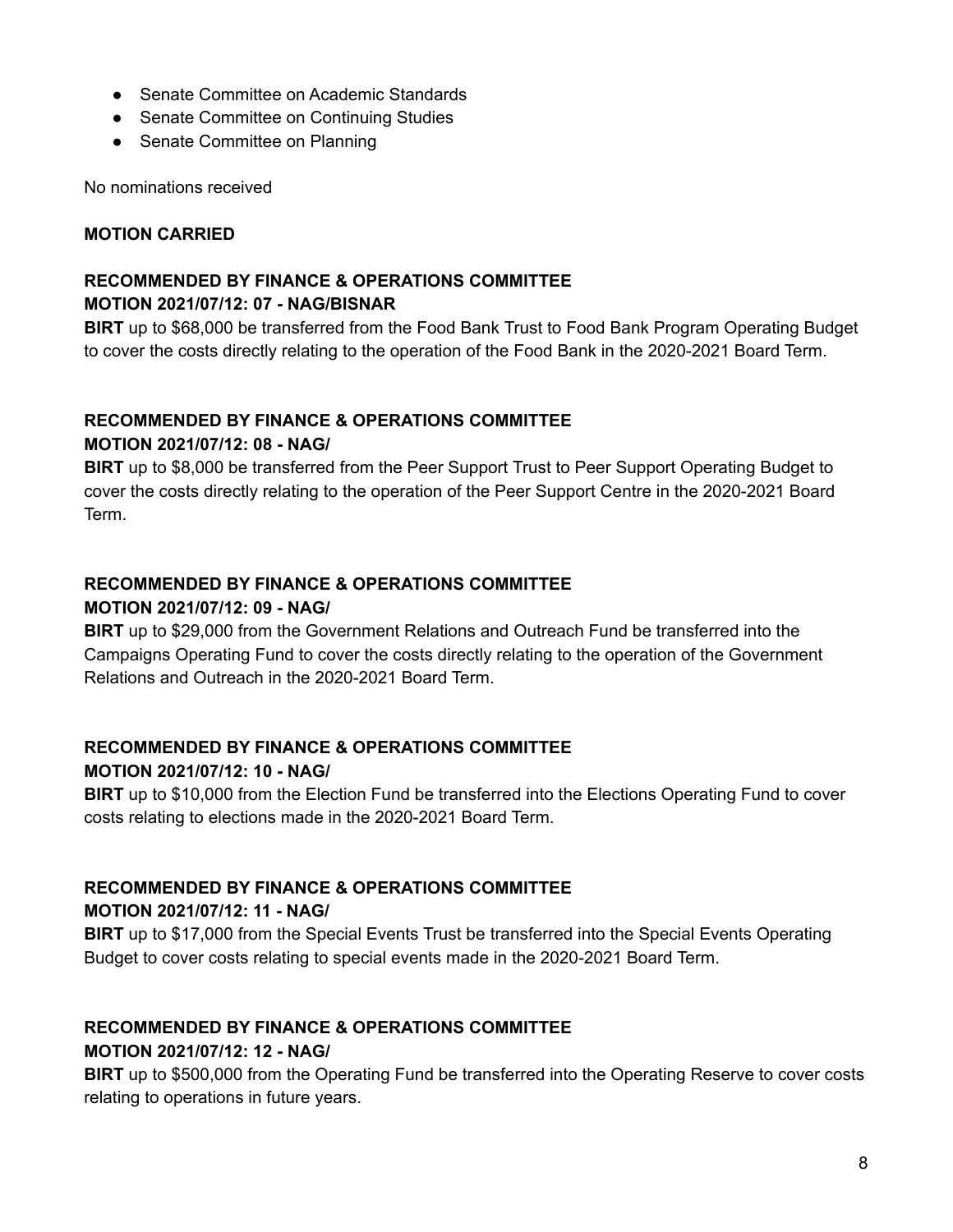### **OMNIBUS MOTIONS 07-12 MOTION CARRIED**

### **MOTION 2021/07/12: 13 - HERNANDEZ/PATHAK**

BIRT the following list of clubs are ratified without funding:

- UVIC IEEE Student Branch
- MEDLIFE UVIC
- UVic Crypto Club

### **MOTION CARRIED**

**MOTION TO MOVE IN CAMERA - PATHAK/HERNANDEZ**

### **MOTION CARRIED**

### **10. IN-CAMERA**

- **a. Legal**
- **b. Personnel Committee Report**

### **MOTION 2021/07/12: A1 – ROXAS/GUPTA**

**BIRT** the Board of Directors accepts the report of the hiring committee for the Manager of Accounting and Payroll; and,

**BIFRT** John McKinnon is ratified as the Manager of Accounting and Payroll; and,

**BIFRT** this motion is recorded in the minutes.

### **MOTION CARRIED**

### **MOTION TO MOVE OUT OF CAMERA - FASSNACHT/BISNAR**

### **MOTION CARRIED**

### **11. MEETING TIMES**

**The next meeting scheduled by the Board of Directors is: Monday, July 26, 2021** on Google Meet (online).

### **12. ADJOURNMENT**

Meeting was adjourned at 6:59pm

### **13. BOARD DIRECTORS' REPORTS - June 27 - July 9, 2021**

### **Robin Pollard (52 hours)**

- General
	- Emails and admin
	- Campaign timeline planning
	- UVSS newsletter (campaigns update)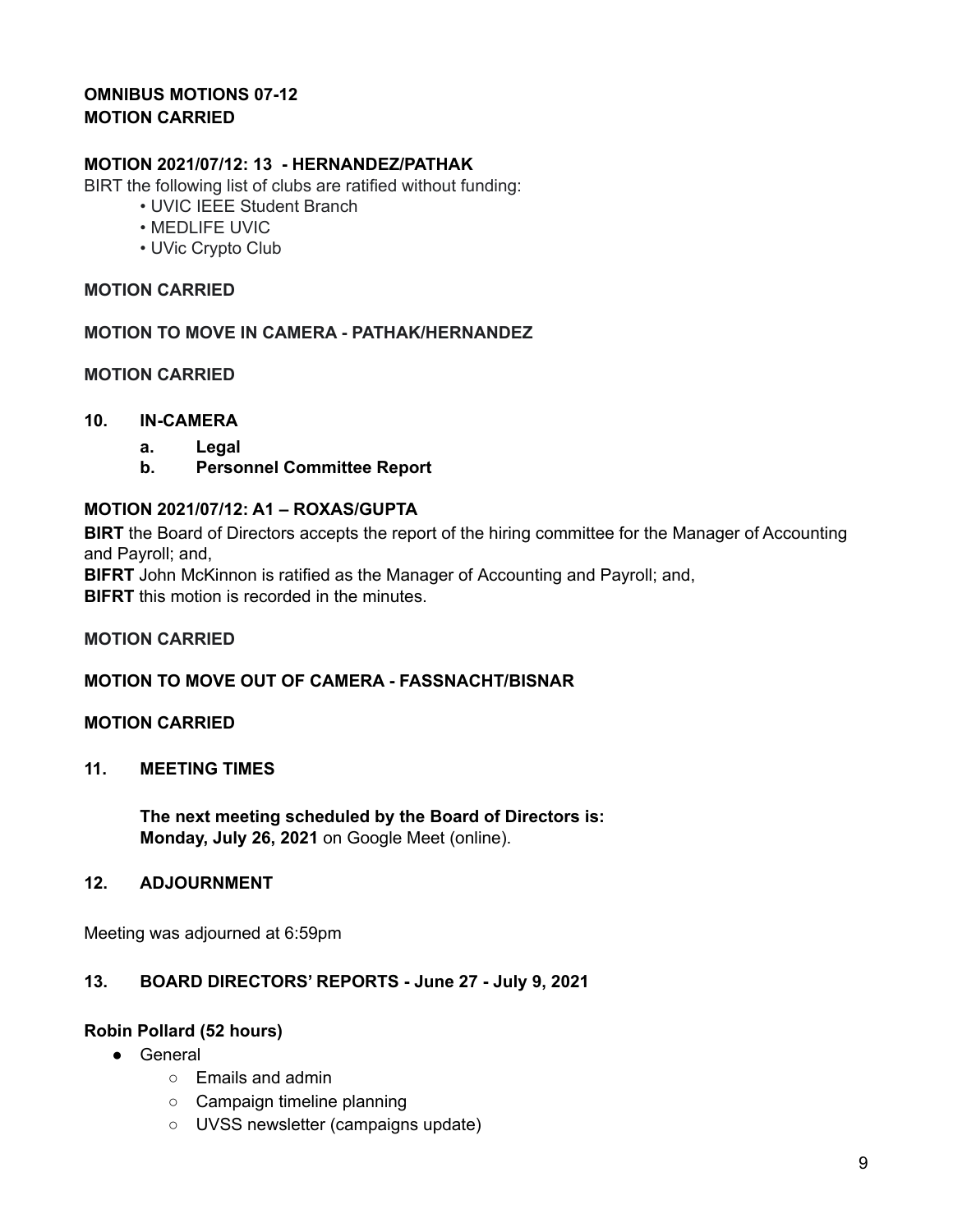- Meeting prep and agenda making
- Leads and Exec meetings
- Strat planning final review
- UVSS/ Uvic Operational Relations Meeting
- Police accountability meetings and communication
- Committee Meetings (such as Campaigns, events, outreach etc)
- Meetings with AMS and ABCS about provincial budget presentation requests
- Personnel committee training
- **Training Sessions** 
	- Anti O training
	- LEADS workshop
	- Disability Justice Training
- **MakeTransitWork** 
	- Sent a [letter](https://docs.google.com/document/d/1U_7XoMSvcLo1lDMtNnKowMBQImV4xT3z3co21k3Xl1s/edit) to Erinn Pinkerton (BC Transit) requesting that mask use remain mandatory on BC Transit busses until there is no longer a risk of Covid-19 - this letter was not taken up by BC Transit
	- Organizing and communicating about the new Post Secondary Transit Advisory **Committee**
- LGC
	- Meeting with AVP (planning)
	- Connecting with OSL regarding mandatory consent training
- Divest
	- Letter about Fires and Fossil Fuel [investments](https://docs.google.com/document/d/1sKSuTKNleFY8K6QopLRVjNe7UIF0g7tImiaTWg9m-Os/edit?fbclid=IwAR0OiF3J2Uq0XSokAftJG-bA5xuj9w1qWBEaVINMNjsWLQr1rMTvSLOIHpg) to UVic admin
	- Meeting with EJ
	- Meeting with James Rowe
- Anti-Discrimination
	- Teams vote (due to Canada day meeting cancellation)
	- Anti-Asian Discrimination Survey
	- Emails and communications
	- Details and wording
	- SSD Access4All Meetings
	- Letter to MLA [Coulter](https://docs.google.com/document/d/1pQ0LCwyOmdhsp3Urgs7DMIP0uvhXxiZZ0i9WYuLwp1c/edit)
	- Official change to "Shift our Campus"
	- Graphics completed!
	- Report reviewing
	- Timeline
	- Meeting with REES and Nate and Mariel on reporting practices at UVic

## **Q Roxas (58 hours)**

- *● Admin: 16.5 hours*
	- Organizing emails and responding to full inbox after time off + long weekend (heatwave)
	- Agendas: creating, approval, sending, mending
	- correspondence for CKO vendors, budget, doc sharing
	- editing PIRG bursary doc
	- creating hourly tracking sheet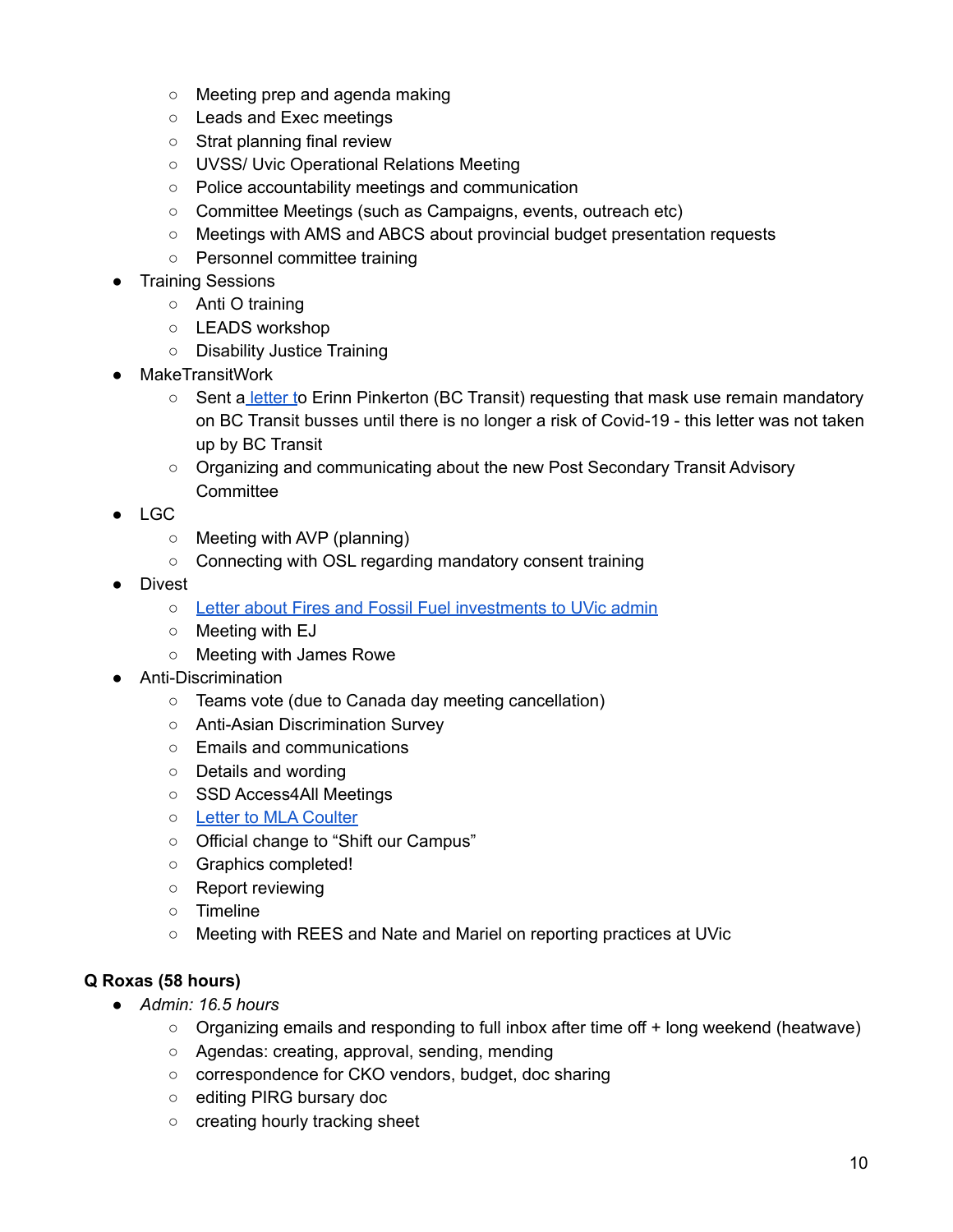- correspondence with Graphics Dept regarding logos
- cheque signing
- *● Meetings & Committees: 26.25 hours*
	- Leads
	- Exec
	- Access4All SSD Working Group
	- ED Hiring Committee
	- reviewing screening questions
	- meeting
	- Interviews
	- editing interview questions
	- Meeting with Mariel: NSU event
	- Meeting with Peter: NSU event
	- Meetings with Katie
	- FBFS Committee
	- SSD UVSS: A4A
	- Robin & Mariel: intro in-person meeting, unpacking Robin's office
	- MO Committee
	- 19toZero Meeting: Community Immunity Event!! with Hannah, Deb, and Marran
	- Operation relations
	- Events Portfolio meetings
	- Thunderfest committee meeting
- *● Events Portfolio: Projects, Initiatives, & Planning: 8.75 hours*
	- CKO:
	- planning tabling and vendors
	- budgeting
	- corresponding with potential bands; reaching out 2nd time and/or replying back and forth
	- CKO SM outreach planning!!
	- Anti-Asian Discrimination
	- internal editing of survey
	- sending survey details to various potential partners in order to receive feedback on survey design
	- Access4All Campaign: Q as the UVSS rep on A4A working group
	- Planning social media outreach plan for a4a panel discussion on UVSS' social media channels & putting in relevant work orders
	- Working with Marran on UVic email blast for panel discussion outreach
- *● Outreach: Media & Communications: 0.5 hours*
	- corresponding and planning outreach for Res Move In Day + Info Fair
- *● Workshops and Orientations: 6.0 hours*
	- $\circ$  Group therapy sessions with Leads + KM
	- Anti-Oppression board training by Niko and Nate
	- Disability workshop with Q
	- Personnel Training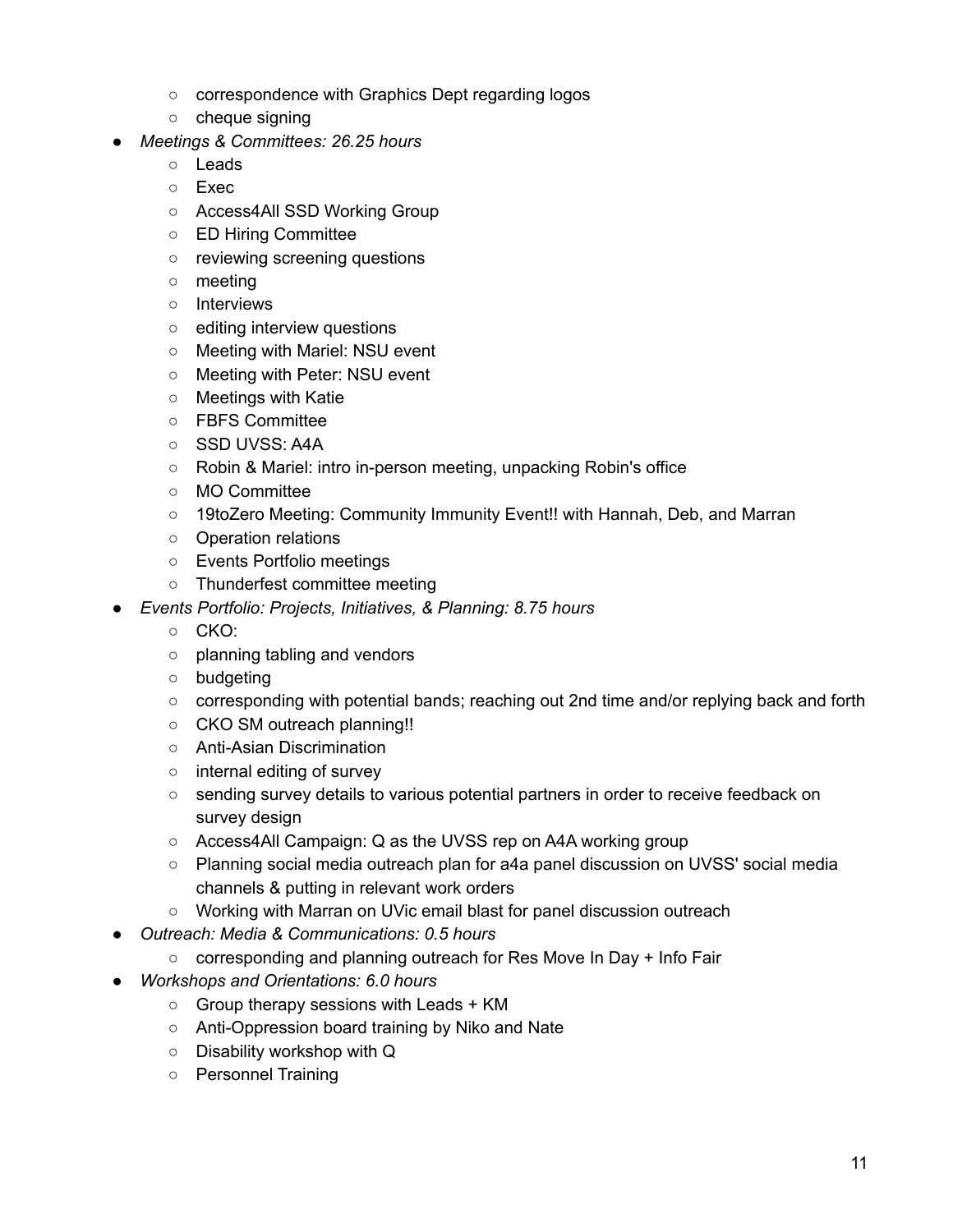# **Marran Dodds (61.5 hours)**

- *● Committees/Meetings*
	- Meetings with ABCS (Intro & BC Budget) 1.5 hours
	- International Student Relations Committee 0.5 hours
	- LTSI Awards Adjudication Committee 2 hours
		- Prepping for awards adjudication 1.5 hours
	- Executive Committee 1 hour
	- Accounting Manager Hiring 4.75 hours
		- Interviews
		- Selecting the candidate
		- Committee meeting
	- Leads Meeting 2.25 hours
	- Member Outreach Committee 1 hour
	- UVSS/UVic Operations Relations Committee 1.5 hours
		- Prep for meeting 1 hour
	- New Student Engagement Committee 1 hour
	- Meeting w President Hall 0.5 hours
	- Outreach Portfolio 0.5 hours
- *Ongoing Projects/Collaborations*
	- Equity, Diversity, and Inclusion
		- NLC Audit 0.25 hours
	- Return to Campus Advocacy
		- Created and refined Access4All presentation for Operational Relations 1.5 hours
		- Meeting with Access4All Campaign members 1.5 hours
		- Access4All Campaign planning meeting 1 hour
		- Create Access4All petition on change.org 0.5 hours
		- Email UVic Admin inviting them to Town Hall 0.5 hours
	- Wellness Journals
		- Emailing folks creating pages 0.5 hours
		- Wellness Journal Working Group 1 hour
	- PIRG Award
		- Finalizing the PIRG Bursary Agreement 1 hour
	- UVSS Swag
		- Finalizing logo for stickers 0.25 hours
	- Community Immunity
		- Overseeing social media 0.25 hours
		- Organizing town hall 0.5 hours
		- Meeting with 19toZero 0.25 hours
	- OSL:
		- SUB Video Tour meeting 1 hour
		- SUB Video Tour Creative Briefing 1 hour
- *Administrative & Other*
	- Emails, Organization, Administration 22.5 hours
	- Plan for board social 0.75 hours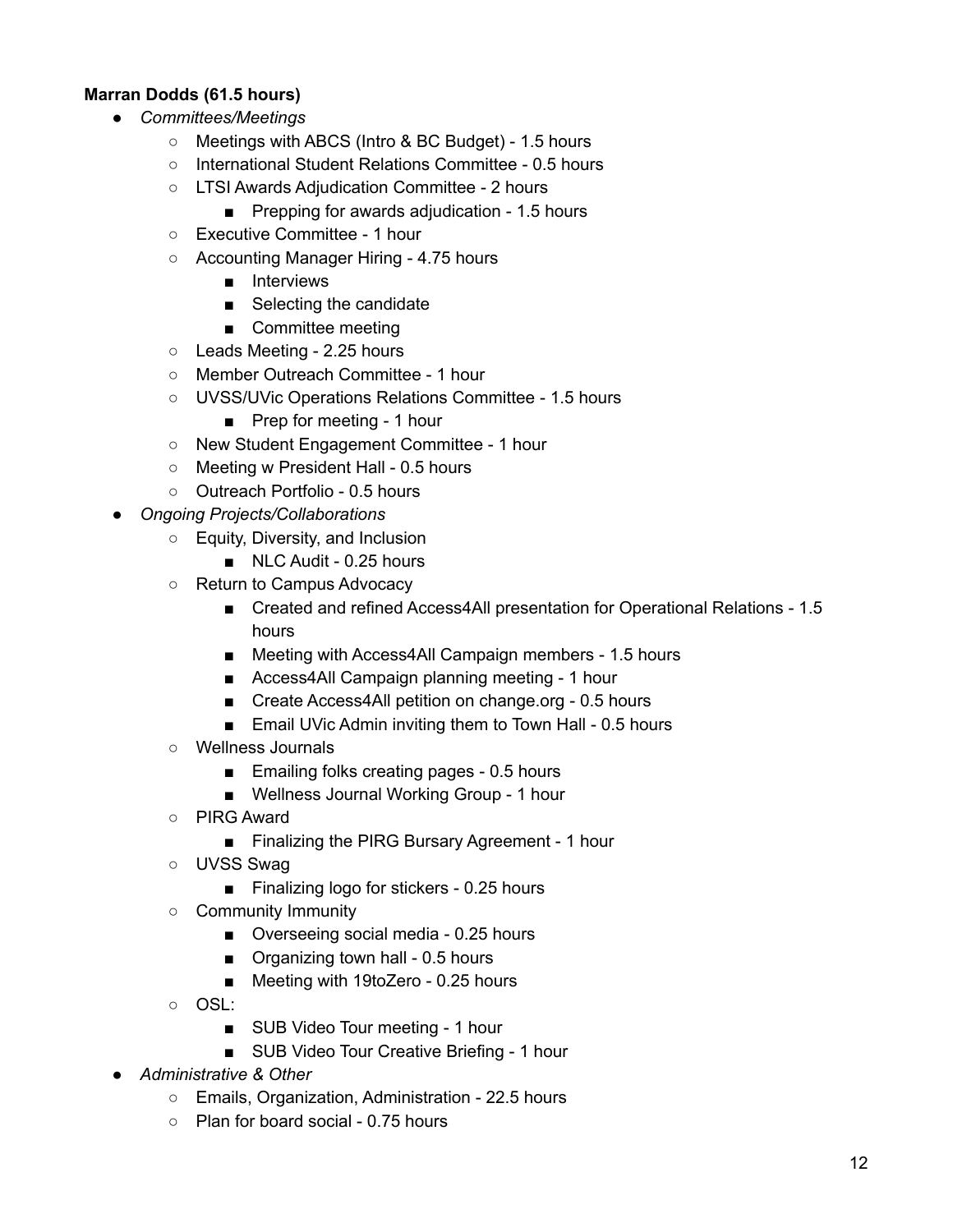- Drafting agenda items for Operational Relations 0.25 hours
- Meeting with Advocacy Representative 0.5 hours
- Workshops:
	- Leads Workshop 3 hours
	- Anti-Oppression Workshop 1.5 hours
	- Disability Justice Workshop 2 hours
- Drafting agendas 0.25 hours
- Scheduling outreach portfolio 0.25 hours

# **Mariel Hernández (60.5 Hours)**

*Meetings and Committees (21.75 hours)*

- Attended Member Outreach, Events, Campaigns, Finance and Operations, International Students, and Food Bank committees. Internal meetings with Leads and Executive teams. (15.75 hours)
- Meetings with UVic offices (Operational Relations, Office of Student Life) (3 hours)
- Prep for and host ARC on June 29 (3 hours)

*Hiring (9 hours)*

- Interviews for AVP Outreach (1 hours)
- Post and review applications, write and edit interview questions, and interview for Executive Director position (8 hours)

*Clubs and Course Unions (10 hours)*

- Planned Clubs and Course Union Days in the Fall (9 hours)
- Prepares for Clubs and Course Union Council (1 hours)

## *Administration (13+ hours)*

- Answered emails, questions, and complaints (4.75 hours)
- Approving cheque requisitions, signing, and accounting tasks (7 hours)
- Meetings with Advocacy Groups (4 hours)
	- Planning and support for Advocacy Group's events (2 hours)

*Training and Workshops (4.5 hours)*

- Anti-Oppression part II (1.5 hours)
- Team cohesion with Figure It In Ltd. (3 hours)

*Advocacy (7 hours)*

- Equity, Diversity and Inclusion project: editing report, strategic planning (4 hours)
- Support for Sexualized Violence Prevention training overview and review of reporting system (3 hours)

# **Dipayan Nag (70.5hrs)**

- Strategic Planning
	- ➤ Review of first draft.
- Training
	- ➤ CAAT Info Session
	- ➤ Leads Workshop
	- ➤ Anti-Oppression Training
	- ➤ Personnel Workshop
- **Internal Meetings**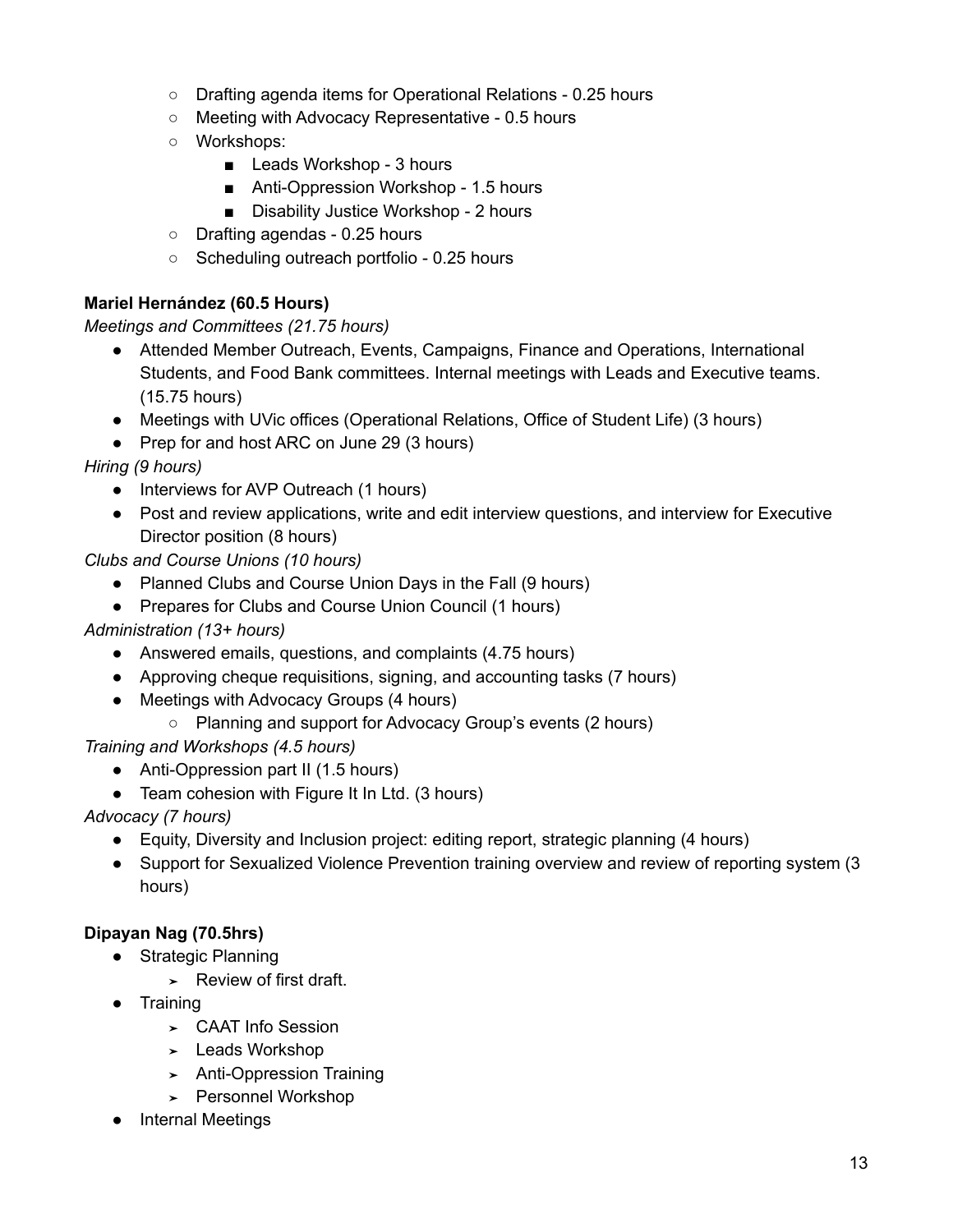- > Leads Meeting
- Draft 2021-2022 Budget
	- > Budget review
	- > Drafting Individual Budgets
- Committees
	- > Finance and Operations Committee
	- > Executive Director Hiring Committee
		- Shortlisting Candidates
		- $\rightarrow$ Reviewing Questions
		- Interviewing Candidates
		- Meeting with Hiring Firms
	- > Member Outreach Committee
	- > UVic/UVSS Operational Relations Committee
- $\bullet$ Executive Director Hiring
	- > Executive Director Hiring Committee
		- Shortlisting Candidates
		- Reviewing Questions
		- Interviewing Candidates
	- > Meeting with Perrett Laver
	- > Emailing Candidates
	- > Editing Screening Questionnaire
- External Meetings
	- > Meeting with Kirk & Co.
	- ➤ Meeting with ElectricGo.
- Other Administrative Tasks

### Joshua Fassnacht (26.5 hours)

- PSC Committee (2 hour)
- Access4All (4 hours)
	- o Meetings
	- Admin & Emails
	- o Planning
- ISR Portfolio (8.5 hours)
	- Admin
	- JF+SP
	- JF+TB
	- o Planning Upcoming Committee
	- o Culturally Relevant SVP Asks
	- JF+MH
	- o Orientation Planning
- Member Outreach Committee (1 hours)
- Campaigns Committee (1 hour)
- Fin Ops Committee (.5 hours)
- International Student Relations Committee (1 hour)
- $\bullet$  Anti-O (1.5 hours)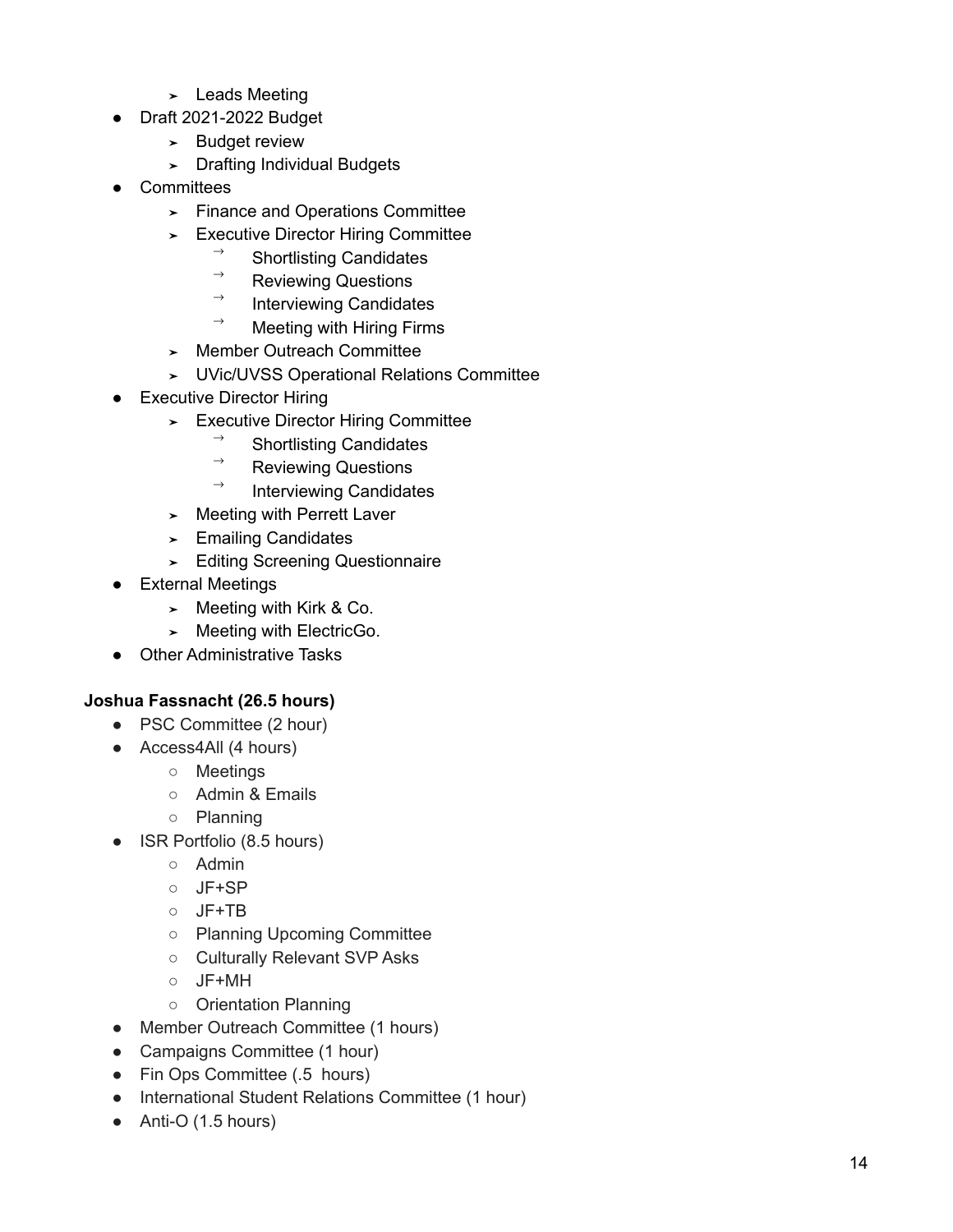- Disability Justice (2 hours)
- FB Committee (1 hour)
- Responding to Students (1 hour)
- General Admin/Project Planning (3 hours)

# **Kathleen Banville (6 hours)**

- June 29 anti-oppression training (1.5 hours)
- June 29 email (.5 hours)
- July 6 disability justice workshop (2 hours)
- July 7 outreach committee meeting and tech support troubleshooting with computer help desk (2 hours)

# **Deborah Berman (4.25 hours)**

- Member outreach committee meeting (0.75 hours)
- Anti-oppression training (1.5 hours)
- SCARTA meeting (1.25 hours)
- Community Immunity (0.25)
- Campaigns committee meeting (0.5 hours)

# **Kritika Gupta (7 hours)**

- PSC collab planning (1.5 hrs)
- $\bullet$  Meeting with LGC(1 hr)
- $\bullet$  Team meeting(1 hr)
- Campaigns committee(2 hrs)
- LGC and AVP yearly planning (1.5hrs)

## **Kishal Scholz (2.25 hours)**

- Correspondence and planning with lead (0.75 hours)
- Anti-oppression workshop (1.5 hours)

## **Nigel Bisnar (4hours)**

- Anti-Oppression Workshop (1.5hrs)
- FinOps Committee (0.5hrs)
- Document Review for FinOps Committee (0.5hrs)
- Editing Ecofoot Committee TOR (0.5hrs)
- Strategic Plan Final revision and edits (1hr)

## **Siddharth Pathak (8.5hrs)**

- FinOps Committee (1hr)
- Disability Justice Training Workshop Video(2hrs)
- Anti-Oppression Workshop (1.5hrs)
- Chat with Mariel for SA tasks (0.25hr)
- UVSS Website Analysis (2hrs)
- Committees Minutes(1.5hrs)
- Email Voting (0.25hr)